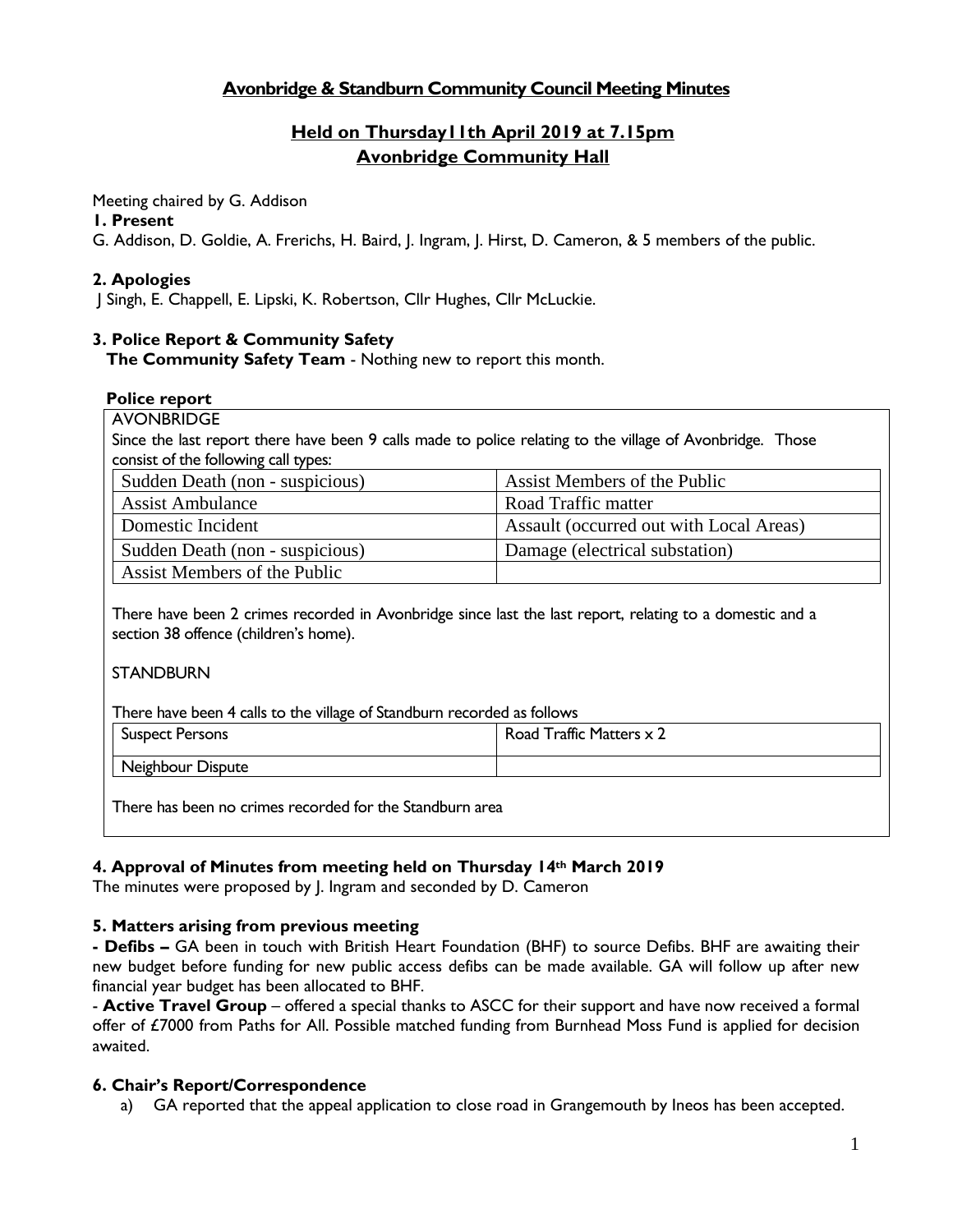| 7. Treasurer's Report<br><b>ASCC Acct -</b><br><b>Burnhead Moss Acct -</b> | Balance £6,363.31 (£5237.67 ring fenced for Christmas decs) so £1,125.64.<br><b>Balance £3998.56</b> |
|----------------------------------------------------------------------------|------------------------------------------------------------------------------------------------------|
|                                                                            | <b>Micro Grant Applications – 2 applications received this month:-</b>                               |
| Youth Club -                                                               | £150.00 for new materials and tuck shop - Approved                                                   |
| Avonbridge Parent Council -                                                | £150.00 for Insurance for event at Drumbowie park on $20th$ May – Approved                           |

# **8. Planning, IT and online update**

Erection of dwelling house on Boxton Road West - Awaiting decision.

### **IT**

Website hits – 437 HB sent email to FC updating them of changes and ASCC minutes, which are now on FC website.

# **BROADBAND**

1. No change to June 2019 date for fibre activation in Avonbridge.

2. EC sent a chaser email last week to Angus MacDonald to see if he has received a reply from Paul Wheelhouse MSP SNP, the minister now responsible for delivering Fibre Broadband in Scotland. No reply from Angus up to Wednesday this week.

3. It has come to EC's attention that we also have 6 Regional MSPs for the Central Region. Jo & EC suggest we contact them all. It could be that they may be of help in monitoring the progress of the future R100 rollout (fibre coverage for the 5% in rural locations left out in the present project) when it finally gets going.

EC & JH will work together and continue to lobby for full coverage across this area in advance of R100 exposing the rural/ rural divide.

### **9. Taylor Wimpey Development**

A local petition is being circulated via email and on change.org in objection to the proposed development at Middlerig Farm. ASCC agreed to lodge an objection in support of SCCC & Reddingmuirhead CC.

### **10. Persimmons Hillcrest Development**

Falkirk Council have received CCs submission for reconsideration. An Equal rights amendment (ERA) has been put forward to Scottish government and is planned to be read in the chamber in May. JH reported that an amendment has been tabled. It is hoped that local MSPs for the area will support the proposed amendment.

### **11. Pedal for Scotland**

Confirmed date for event is Sunday 8th September 2019. Further information will be available late June 2019.

### **12. New Refuse / Tip Opening Times**

GA highlighted that the opening times of both tips have now changed. The tips will be closed 2 days per week. GA has written to the Cllrs to raise concerns that this may cause with fly tipping in the area.

Rough Castle centre will be closed on Tuesdays & Wednesdays.

Kinneil Bo'ness refuse centre will be closed on Thursday & Fridays.

GA agreed to pursue matter further and write to FC on behalf of ASCC again.

### **13. Avonbridge Community Hall Updates**

A fantastic £470 was raised from the prize bingo held on  $4<sup>th</sup>$  April. The hall committee would like to offer their thanks to ASCC for recent micro grants. Zoolab and Roller Disco for the kids were a great success. The income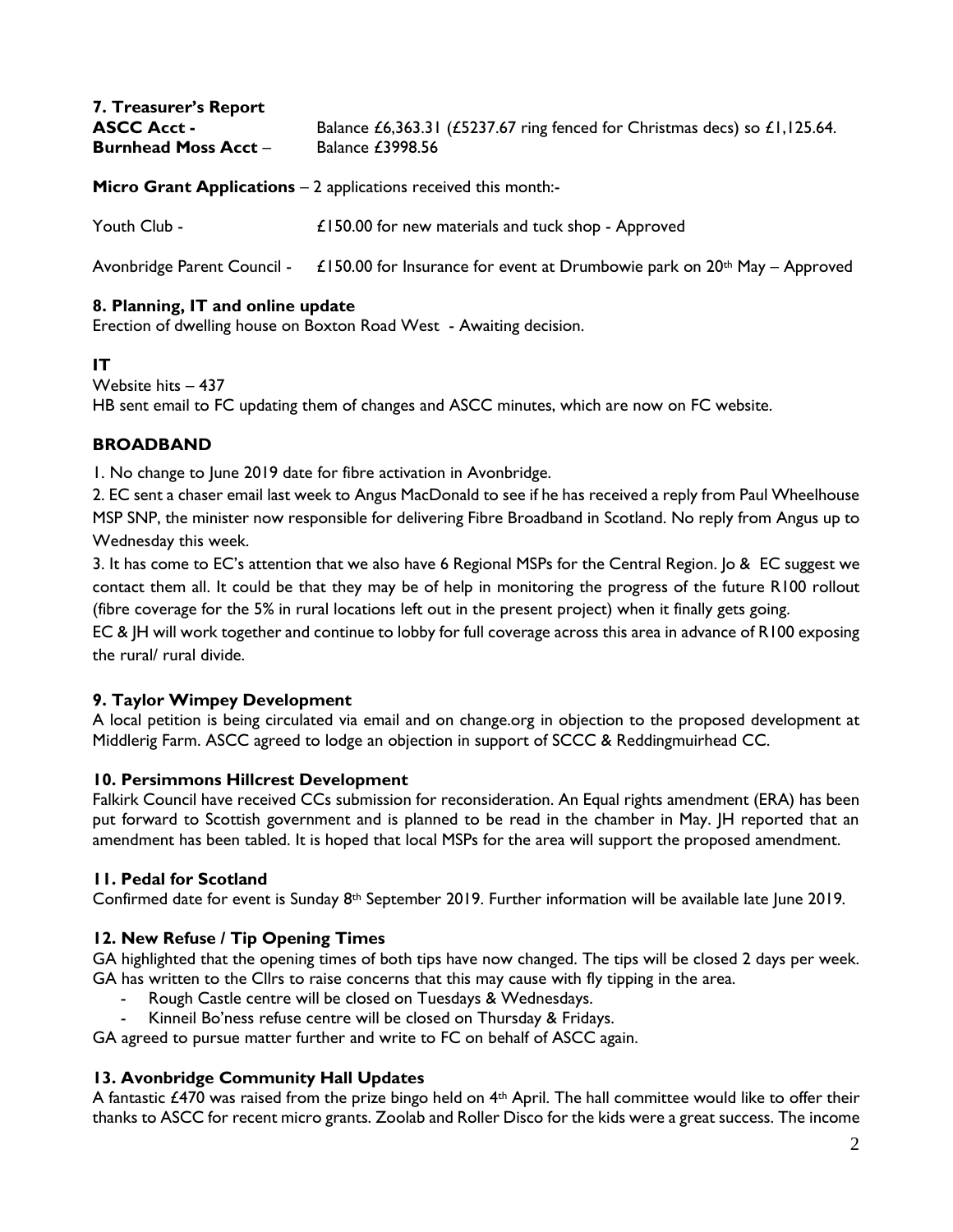raised helped to pay off rent arrears due to FC. DC has sent a returns report to Foundation Scotland and a repairs list is being compiled. EDF are coming investigate the meter following high estimated electricity costs. Roller skate providers have now started offering 1-1 sessions in the hall. It is hoped that a Pilates class will be available as of July 2019.

### 14. **Lunch Club & Church grants**

A query has been received regarding local churches and the OAP lunch club being able to access EDF funds. ASCC advised that Foundation Scotland have clear set guidelines for larger grants which are mandatory but any community group or project that benefits all/any members of the community and is not for the purpose of fabric or property maintenance are eligible to apply for a micro grant to a maximum of 4 per year.

# **15. A.O.C.B**

i. Falkirk Tryst Orchestra. Piano Concerto performance will be taking place on 19<sup>th</sup> May at Falkirk Town Hall (FTH) tickets are now available.

**ii. Dog Fouling / Bins.** J. Ingram asked if there had been any follow up since last meeting about the problems with dog fouling. No response has been received from FC. GA agreed to write to FC and ask the warden to come and take a walk round the fouling hot spots. It was suggested that additional bins in both villages would be useful. Residents from Standburn raised the issue of increased dog fouling at Drumbowie Park and asked ASCC to raise this with FC.

# **GREEN DOG BAGS ARE AVAILABLE FREE FROM LOCAL LIBRARIES.**

**iii**. **Drumbowie Park.** AF has learned that the potholes at Drumbowie park do not come under the parks department and has been passed onto relevant department in FC. AF will follow up and report back. Standburn residents have raised concern about the declining condition of Drumbowie Park and asked ASCC for support with the process of forming a new park committee. ASCC have agreed to offer support to them where possible.

iv. **Community Council Workshop.** DG & |H attended a community council workshop on 27<sup>th</sup> February, where feedback was given to Falkirk Council from various CC's

v. Torphichen Summer Nights Music Society Summer 2019 programme has been released. For further details see their website.<https://torphichensummernights.org.uk/concert-2018/>

#### **12. Closure of Meeting –**

**Next Meeting: Thursday 9th May 2019 in Drumbowie Primary School, Standburn, 7.15pm**

#### **Useful Links:-**

**Burnhead Moss Windfarm – Grant applications** <https://www.foundationscotland.org.uk/programmes/burnhead-moss-avonbridge-standburn>

#### **ASCC Facebook page –**

www.facebook.com/search/top/?q=avonbridge and standburn community council

### **BMET Burnhead Moss Education and Training Fund Facebook Page**

<https://www.facebook.com/BMETFUND/>

**Advanced planning searches for planning applications** <http://edevelopment.falkirk.gov.uk/online/search.do?action=advanced>

#### **Reports to the Police** [UpperBraesCPT@scotland.pnn.police.uk](mailto:UpperBraesCPT@scotland.pnn.police.uk)